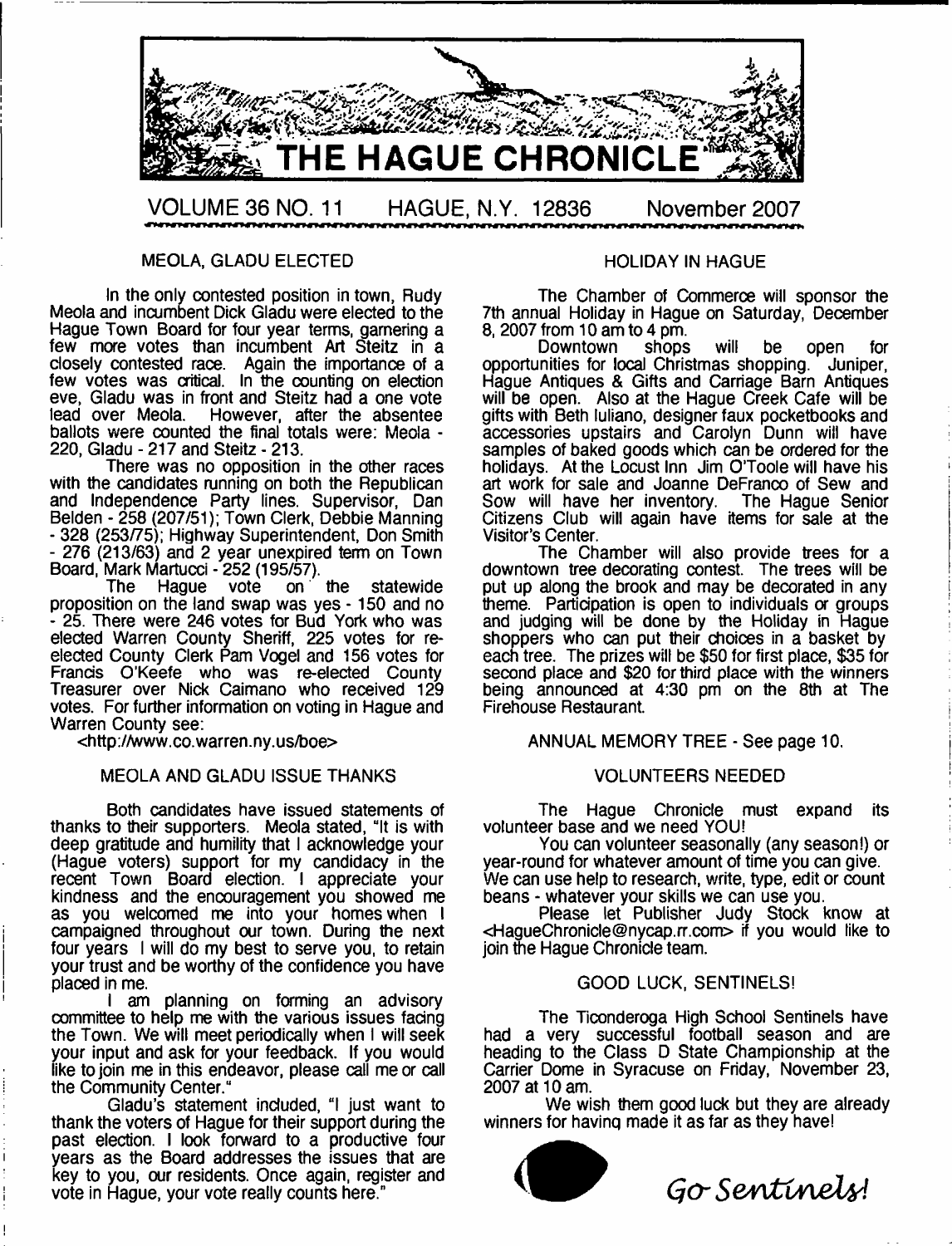$-2-$ 

October's Halloween Party was a 'screaming<br>success' as always. We had some pretty neat We had some pretty neat costumes in attendance for the delightful luncheon catered by Katie Wells which was totally enjoyed by all. Our Costume Parade Judges, Debbie Manning & Diane Trudeau, had tough decisions to make but the winners were BEST IN PARADE - Dolly Kennedy as *The Leopard*; 1st RUNNER UP - Thelma Middleton as *Lieutenant Thelma;* 2nd RUNNER UP - Kathi Ramant & Judy Stock as *The Pumpkin Twins* and HONORABLE MENTION - Shirley Smith as *Hop-a-Long Cassidy*

November 8th's outing thru the Adirondack High Peaks area was a fun day trip. We visited Gokey's Auction/Discount House in Hudson, the North Country Taxidermy Shop in Keene, the Adirondack Store in Lake Placid, had lunch at the Noon Mark Diner in Keene Valley and then ended our excursion with a stop at Gunnison's Orchard for apples & donuts. Just a note folks, we saw lots of that 'White Stuff on the countryside in the Placid area, enough to let us know that winter is indeed upon us.

November's meeting will be on Tuesday, the 27th, at the Community Center at 1 pm (note time change). The theme for the day will be a surprise. Election of the Club's 2008 Executive Board of Officers will take place and we will also have the final signup available for the Annual Christmas Party which will be held on Monday, December 17th at noon at the HVFD firehouse. This always-festive luncheon will be catered by The Gourmet Gal. catered by The Gourmet Gal.

#### CHRISTMAS TREE SHOP

The Hague Seniors will be holding their annual CHRISTMAS TREE SHOP during the HOLIDAY IN HAGUE weekend. On Saturday, December 8th, you will find us in the Tourist Building at the Beach from 10 am to 4 pm. Items for sale will be holiday giftware, ornaments & decorations and, of course, those 'Senior Baked Goods'!! We will have WOKO Christmas Music on tap along with hot coffee to sip while you browse.

Come check us out and share a few Ho-Ho-Ho's. ...mp

# SENIOR WALKING EXERCISE

The Ticonderoga Elementary and Middle Schools will be open from 3:30 pm to 5:30 pm Monday through Friday for senior citizens who would like to exercise by walking. Enter through the Ti Middle School to change into walking shoes and to leave coats etc. Please register at the Middle School office 585-7442, Ext. 216. This service is available only when school is in session.

An Open House/Farewell Party for Rev. Rusty and Sally Bissell and family will be held on December 8, 2007 from 2 pm to 5 pm at the Hague Community Center. Everyone is welcome.

Rusty and Sally and their 3 daughters, Michelle, Sarah and Olivia, moved from Plattsburg, NY, to Hague in July of 1997 to take over the pastorate of Hague Wesleyan Church. During their 10 years in Hague, they have become familiar faces in the community. Rusty and Sally joined the HVFD. Rusty became a member of the Northern Lake George Rotary and also started driving a bus for the Ticonderoga School District. Sally worked for a time at Moses-Ludington Hospital. Under Pastor Rusty's leadership, Hague Wesleyan Church has grown in membership and was able to add on a fellowship wing.

Replacing Rusty as senior pastor will be Rev. Skip Trembley who is currently assistant pastor. The Bissells plan to move to Fort Meyers, Rorida in December of this year. Hague will miss them.

... Barbara Trainor

#### CONCERT AND HOLIDAY MAGIC

The Champlain Valley Chorale will present its holiday concert, "Christmas Now and Then" on Sunday, December 9, 2007, at 3:00 P.M. in the sanctuary of the First United Methodist Church, Wicker Street, Ticonderoga, NY. Following the concert, the Carillon Garden Club will sponsor a reception for all attendees, featuring its annual "Holiday Magic".

The public is cordially invited to attend these admission-free events.

#### SENIORS HOLIDAY PARTY

The Kiwanis and Ticonderoga School District are holding a Holiday Party for Senior Citizens on Wednesday, December 5, 2007. Entertainment will take place in the Elementary/Middle School Cafetorium at 2 pm and a light turkey lunch will be provided. The snow date. " snow date.



*THE HAGUE CHRONICLE* is mailed out by volunteers on the Thursday after the third Tuesday of each month. The news deadline is six days earlier. Please send news or questions to [<HagueChronicle@nycap.rr.com>](mailto:HagueChronicle@nycap.rr.com) or to the address below. The Hague Chronicle is supported by its readers and you may send your yearly tax deductible contribution (check your label) to: the Treasurer, George lanson at: THE HAGUE CHRONICLE PO Box 748 Hague, New York 12836-0748 Editor/Publisher: Judith Stock (518-543-6517)\_\_\_\_\_\_\_\_\_\_\_\_\_\_Editor/Publisher, Emerita: Dorothy Henry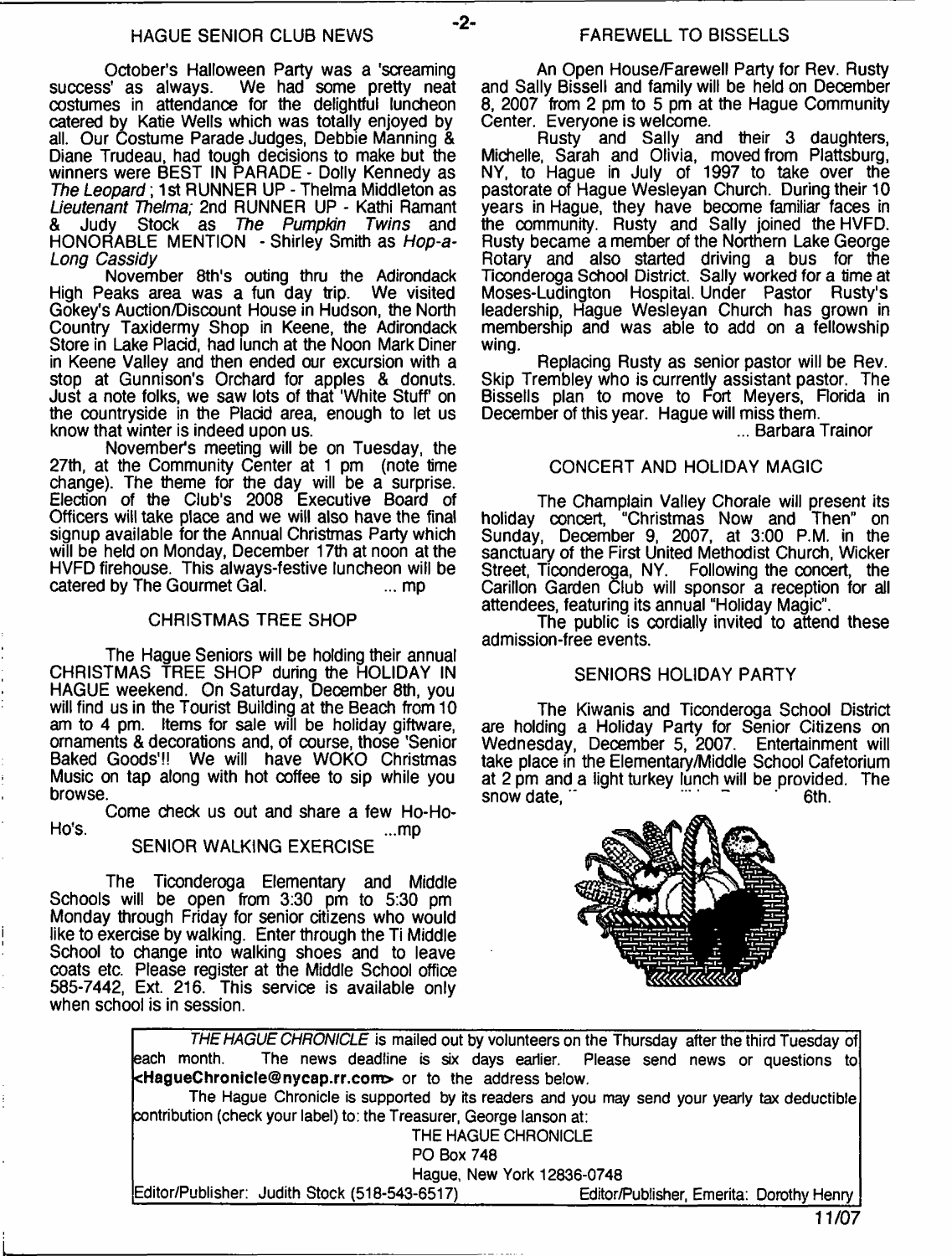- **3**-

The 6th Annual Holiday Open House sponsored by the Shirt Factory Artists Association will be held at The Shirt Factory, located on the comer of Lawrence and Cooper Streets in Glens Falls, NY. The Shirt Factory is home to a variety of artist studios, galleries, shops, and services.

The Holiday Open House begins with a preview on Friday, November 23, from 5-8 pm and continues on Saturday, November 24 and Sunday, November 25 from 10 am - 5 pm.

Over 40 artists will be exhibiting their art and fine crafts throughout the building. The Open House is an opportunity to meet the artists, visit their studios and shop for unique art and one of a kind handcrafted items for the holidays.

#### CHRISTMAS MARKET

The Chilson United Methodist Church will be having a Christmas Market on November 30 and December 1, 2007 from 9 am to 3 pm each day. The event will be held at the former Arthur's Drugstore on Montcalm Street and will feature Crafts, Greens & Wreaths by Sue, Santas by Mary Lou, barely used items, new toys, some furniture, glassware, Christmas decorations and a limited clothing boutique.

For questions or further information call Lois Gunning at 585-4470.

#### NEWS FROM THE HYDE

The Hyde Collection, an historic house and art museum located on Warren Street in Glens Falls, has several events taking place in the next few weeks.

One event is a holiday shopping night for ladies at the Museum Store at The Hyde on Thursday, November 29, 2007. The Museum Store will stay open until 7 pm that night and coincides with the current exhibition *Natura Morta: Still-Life Painting and the Medici Collections.*

Tickets are on sale for a fundraising opportunity to win \$10,000. Only 350 tickets will be sold at \$100 each and the drawing will be on Friday, November 30, 2007 from 6:30 - 8:30 pm at a reception at The Hyde. Additional prizes will be given.

Another fund-raising event will be the Holiday Luncheon held at The Queensbury Hotel on December 12, 2007 starting at noon.<br>For further infor

information see [<www.hydecollection.org](http://www.hydecollection.org)> or call 792-1761.

#### ADIRONDACK VOICES CONCERT

The Adirondack Voices will present their annual holiday concert on Monday, December 3, 2007, at 7:30 pm, at Christ Church United Methodist, 54 Bay Street, Glens Falls. This year's concert is titled, "A Christmas to Remember,'' and will consist of a rich variety of holiday favorites, including several a cappella pieces.

Admission for the performance will be \$10.00 for adults and \$7.00 for senior citizens (60+) and students. Tickets will be available at the door.

#### KUDOS TO HVFD

Last summer a Silver Bay guest, David Poach, Sr., learned of a motorcycle accident on Lakeshore Drive and went to the scene to help. He is a retired professional firefighter from Connecticut who is also a licensed Paramedic and EMS instructor. On his arrival at the accident site, the Hague Fire and EMS volunteers were there and Poach found it safe and secure. Working beside these Hague volunteers he was so impressed that he wrote a letter of commendation to Hague Fire Chief James Young.

Among the accolades Poach stated, 'Their professionalism, training and team work was excellent and had a positive outcome in patient care." He made special mention of Renee Swinton, lead technician on the scene, who "directed fellow responders with a oommand presence and guided her team in patient care" and who made the right decision to call for air transport.

Poach also mentioned Joanne Trudeau, Lu Megow, Meg Haskell, Ernie Trudeau and Dave Hoffay for their "hard work and dedication." Although he did not get the names of all those at the scene, he said they all should be recognized for "teamwork and a job well done."

We are very fortunate in Hague to have this dedicated crew who are well-trained and work as a cohesive team. We add our oommendation for their hard work and professionalism.

#### DID YOU KNOW?

The Hague Volunteer Fire Department was first formed in 1948 and incorporated in 1949 under Richard J. Bolton. The first firehouse was built by members in 1948 and the first Fire Chief was Robert<br>Hoyt. source: <www.haquefire.org> source: <[www.haguefire.org](http://www.haguefire.org)>

#### FAMILY WEEK TOPICS

During the week of Thanksgiving, communities across the United States will celebrate National Family Week (November 18-24). Started almost 40 years ago, National Family Week embodies the premise that children live better lives when their families are strong, and families are strong when they live in communities that connect them to<br>economic opportunities, social networks, and economic opportunities, social networks, services.

Cooperative Extension of Warren County has the following information packets available: •Make Lemons Into Lemonade: Use Positives for Disciplining Children, -The "New" Father Image, •Listening For Love, -Family Meetings, -Stress: How It Affects You and Your Child, -Parent Pages: Strategies for Parenting Adolescents

To request any or all of the free topic sheets, contact Cornell University Cooperative Extension of Warren County at 668-4881 <[warren@cornell.edu>](mailto:warren@cornell.edu).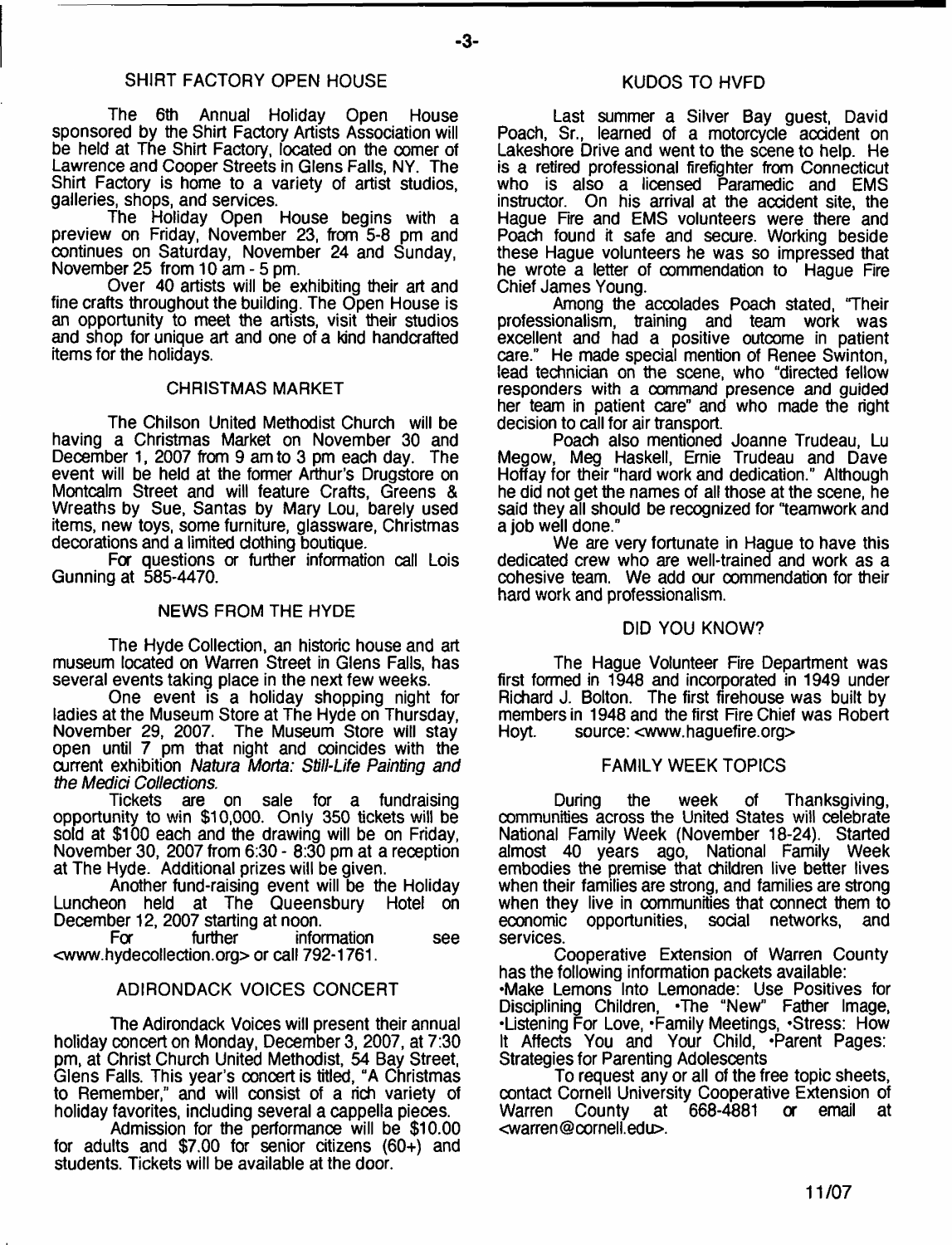There was no Zoning Board of Appeals meeting last month.

#### PLANNING BOARD -11/1/07

Chairman EJ Siwek, Pam Peterson, John Brown, Roily Allen and new members Bruce Clark and Dick Frasier were present. Peter Foster was absent.

The first order of business for the new<br>n was to welcome the new members. The chairman was to welcome the new members. Planning Board now has its full contingent of 7 members when all are in attendance.

#### GORELIK (60.13-1-61 35 Red Fox Lane (TR-ll

A site visit was made and the application for a 12' x 60' open deck addition 53' from Lake George was approved 4-2.

CORNELL (25.4-1-29) Graphite Mountain Rd. (OC1)

Applicant is requesting approval to construct a one family house 75 feet from a brook. The engineered septic system's leach field will maintain a 110 foot setback from the brook and neighboring wells. On June 7, 2001 the Planning Board approved a similar application for a house 75 feet from the brook. Plans were made for a site review.

BELDEN (24-1-34.1, 24-1-34.2, 24-1-34.3) 9064 Graphite Mountain Rd. (OC-I)

On November 6, 2003 the Planning Board approved a four lot subdivision of 15.9 acre parcel. The survey was filed with the zoning office, but was not stamped or signed by the Planning Board Clerk. The Board agreed to have this clerical error corrected and the documents were signed as necessary.

ZEO Clark presented the Board with a document suggesting a new definition of "structure" in the zoning code. Further discussion will take place at the next meeting.

#### SPECIAL MEETING -10/12/07

A Special Town Board meeting was held in conjunction with the Budget Workshop at 9 am. Board members Belden, Frasier, Steitz, Martucci and Gladu were all there.

The Board met with Jim Young and John Barber from the Hague Volunteer Fire Department. They approved a budget of \$226,800 for the HVFD for 2008. The Board would like more accountability in the expenditures and would like regular statements from the Fire Department.

Richard Frasier was appointed to the Planning Board by a vote of 4-0 with Edna Frasier recusing herself. Bruce Clark was appointed to the Planning Board 5-0.

#### TOWN BOARD MEETING - 11/13/07

Dan Beiden, Art Steitz, Dick Gladu, Edna Frasier and Mark Martucd were all present.

Jim O'Toole presented a slide show report on the work of the committee investigating a "pedestrian walkway, running parallel to State Route 9N; connecting the secondary hamlet of Silver Bay to the town center of Hague." The walkway would

accommodate two-way pedestrian traffic and take advantage of existing local parallel paths and roads wnere possible such as Dock Road and Pudding Island Road.

The committee recommendation for the hiring of the consulting firm of Laberge Group was approved by the Town Board. The firm will do an engineering study and prepare an TEP application for funding (federal moneys administered through the state) for this transportation project. Initial cost for their work is \$10,600 and it is hoped that grant money will cover additional engineering expenses.

#### Committee Reports:

Assessor/Justice - Councilman Gladu reported that "pending legal situations are underway." He also noted that the Assessor is continuing work on the inventory sheets.

Buildings & Grounds/CC - Councilman Steitz reported that he and Councilman Martucci are going to meet to make up some specs for the work on the back porch and ramp so that it can go out to bid. Supervisor Belden asked them to indude the stairs in the front.

CARE/Enhancement Committee - Council member Frasier reported that there is plenty of food and encouraged more people to use this fadlity. She also remarked that the enhancement project at the park looks good and thanked Art Steitz for serving as derk-of-the-works on the project.

Finance & Insurance - Councilman Gladu reported that Diane Trudeau will attend a conference on cybersecurity, that the sales tax money has been invested while leaving enough for the current bills and that the audit of the books would now be appropriate.

Highway - Daniel Steitz, Assistant Superintendent of Highways reported that all the plows are on and ready to go. The truck that had been ordered still needs work before the Town can accept it as ready to use.

Personnel - Council members Gladu and Frasier have continued to work on the employee manual and hope to have it ready by the end of the month.

Recreation/Promotion & Youth - Joe McCranels spoke to the Board of his concern about a new approach to grooming the ski trails at Rogers Rock, discussed the plan for a reenactment of the Battle on Snowshoes on the 250th anniversary, and suggested that he would be willing to train and oversee Park staff.

The Board will continue with plans to have the Sno-goers snowmobile club oversee the grooming and asked Joe to submit a budget for the Snowshoes event which can be funded out of occupancy tax funds.

Con\*t on page 5 - Town Board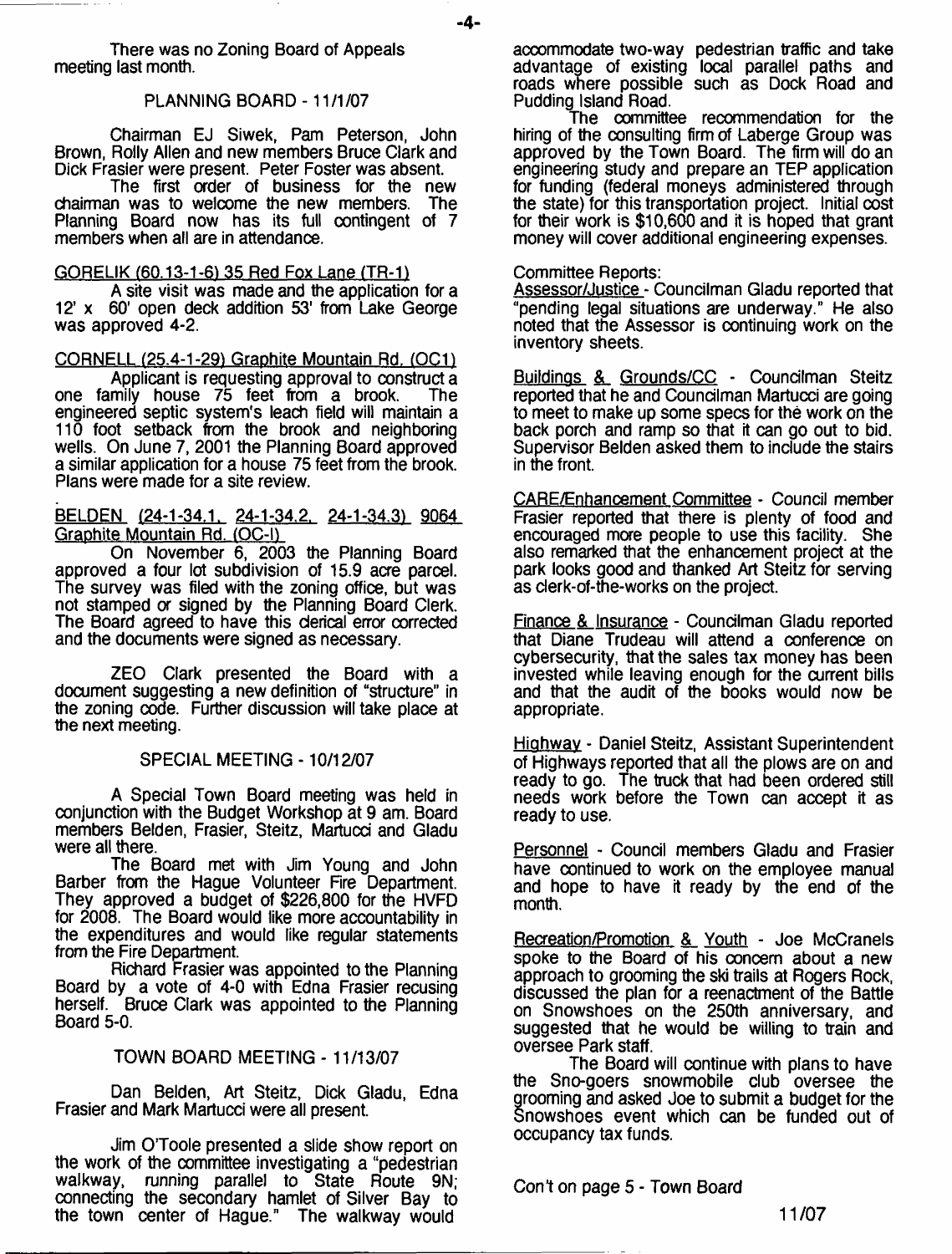Planning/Zoning/Stormwater - ZEO Cathy Clark's written report to the Board noted permit requests for 58 Land Use developments, 5 subdivisions and 11 wastewater systems. She<br>also reported attending the NYS DEC attending the stormwater training and said that a key recommendation is to map the town culverts that drain into Lake George or its tributaries.

The committee researching the renting of single family homes consists of Dick Gladu, Mark Martucci, EJ Siwek, Rolly Allen, George lanson,<br>Alison Craig and Cathy Clark. Councilman Alison Craig and Cathy Clark. Gladu noted that there are discrepancies between what people are doing and what the ordinances say with regard to rentals. There may have been oversight when the code was created and they want to have a reasonable agreement allowing rentals of single family homes with some possible restrictions. There is a difference between commerdal rentals and renting one's own property. Since the code at present does not allow the latter, the committee recommended delay of enforcement until new regulations are on the books so that there is no disruption to people who are already making rental plans.

Town Park - Councilman Steitz reported that the new lighting in the Town Park looks good and there are people willing to donate trees.

Transfer Station - Councilman Gladu stated that when the contract comes up with Casella in the spring they will work to resolve the recyding charges as well as the disposition of yard waste.

#### Under other business, the Board:

Approved the 2008 budget.

Set a public hearing for Tuesday, December 11th at 6:30 pm on aligning the income limitations of the town partial property tax exemption for residents over 65 years of age with that of the county. Warren County allows an exemption of 50% for those with incomes of \$18,000 or less and uses a sliding scale for those over \$18,000 but less than \$23,700.

Dedded to continue discussions with the LGLC on their offer to sell to the Town of Hague the Conservancy owned park adjacent to the brook which was donated to the LGLC by previous owner, Peggy Darrin. There would continue to be deed restrictions and no price was discussed.

Approved a resolution to apply for funds<br>nprovements, recommended in the for improvements, recommended in the Enhancement Committee plans, to the Town parking lots and to the "Historic Town Boat Dock."

Supervisor Belden reported that the vote on the County budget would be held on November 16th and they are working on a new contract with the DPW.

# BUDGET PUBLIC HEARING

Board members Belden, Gladu, Frasier and Martucd met at 6:30 pm for a Public Hearing on the 2008 Town Budget. In the notice of the meeting the following salaries were indicated: Supervisor - \$16,995 (receipt of that same amount additionally from Warren County for the Board of Supervisors);<br>Highway Superintendent - \$36,050; Council Superintendent members - \$5,923 each; Town Clerk - \$14,420 and Town Justice - \$8,240.

A motion was passed to add an additional \$200,000 of sales tax revenue to the \$300,000 already left with the County to reduce the Hague taxpayers portion of the County tax. A change was made for personal services by the Town Attorney to \$23,000.

#### 2008 TOWN BUDGET

The bottom line again shows no tax levy for the Town in the 2008 townwide budgeted expenses of \$2,391,630. Most of the needed funds come from sales tax revenue (\$510,000), interest and earnings (\$47,000), mortgage tax (\$45,000) and payment in lieu of taxes by Silver Bay (\$25,000) as well as unexpended balances from previous budgets (\$1,107,330).

There will be a tax levy rate of \$0.76 per thousand to raise \$221,400 for Fire and Ambulance. Sewer District #1 has no taxes with a budget of \$144,725 offset by user fees of \$119,700 and unexpended balance of \$25,025.

#### HAGUE FOUNDATION PARK

Hague Brook, with the help of its neighbor, LGLC's Hague Foundation Park, has undergone a major facelift recently, thanks to a collaboration between LGLC, Warren County Soil and Water Conservation District (SWCD), the Town of Hague, the Lake George Association and Lake George Watershed Conference.

The 2-acre Park, gifted to LGLC in 2004 by the Hague Charitable Foundation, was used by the SWCD to access the brook and create a 140-by-20 foot sediment pond, from which approximately 700 yards of material was removed. The pond is designed to slow the brook's water flow before it enters Lake George, allowing the sediments to settle into the pond instead of adding to the large delta at the mouth of Hague Brook.

LGLC also has colorful plans for the Park in 2008. Together with local volunteers and the United Plant Savers, which will be providing a grant for the project, LGLC will install a series of educational native plant beds and an accessible trail to create a welcoming resource for the Hague community and its guests. Anyone interested in becoming part of this exciting project can contact Sarah Hoffman at 518- 644-9673, or email [<shoffman@lglc.org](mailto:shoffman@lglc.org)>.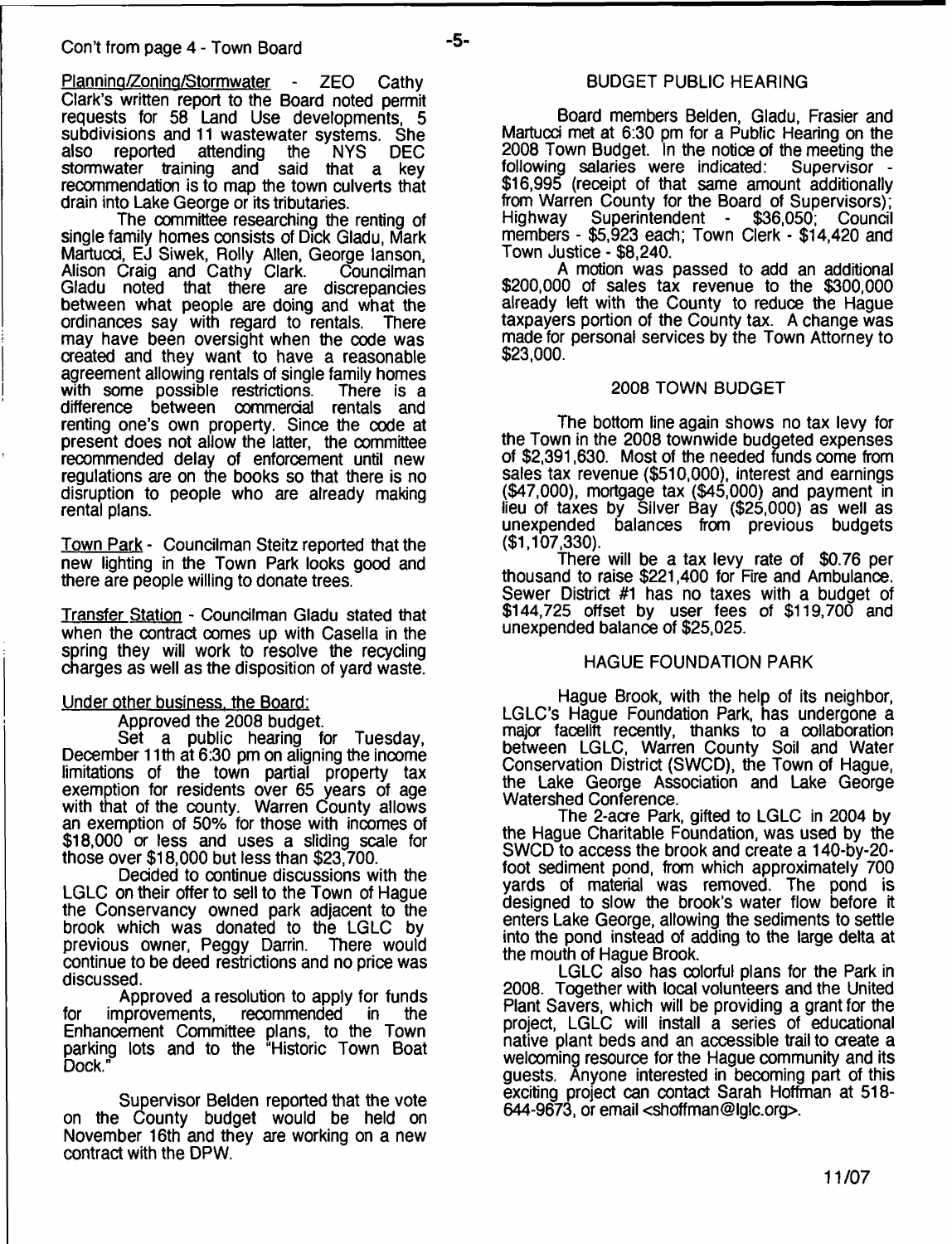#### I FINALLY MADE IT! by Dottie Henry

After two years of moving up on a long waiting list, on October 20 I was finally able to move into Woodlawn Commons in Saratoga Springs, a 35 acre not-for-profit corporation in the heart of Saratoga Springs, sponsored by the United<br>Methodist Church. This beautiful complex is This beautiful complex is located across the street from Skidmore College in a wooded section of the city. It encompasses three levels of care - independent living, assistive living and a very large nursing home.

I was registered for independent living but apparently people like living here so much that nobody seems to move out. However several weeks ago I was offered a room in assistive living and 1 happily accepted the offer. Since I have been here an opening in the independent living became available and I was lucky enough to be accepted there, so I will be moving in mid-December into an apartment in the same building on the second floor. Yes, there are elevators! I am becoming very spoiled and I have to admit that I like it. My friend Dolly teases me about the "old folks home", but if that is where I am, I'll take it any day.

Last November when I fell and broke my second leg I was confined to the Health Center (Rehab), for 2 1/2 months, just across the campus from where I am now. I had very good treatment there too, but in a completely different setting. At least now I can get around.

There seems to be something going on all the time here. I am kept very busy and I haven't even begun to explore the city, where there are all sorts of available activities. I've already met a number of new friends. That is not to say I don't miss Hague and all my wonderful friends there, because I do. I still have my car and use it occasionally. Transportation to most things is furnished plus public busses and two grocery stores which have vans to pick up residents for shopping. I haven't done that yet because in this section I eat all my meals in a dining room, with a restaurant-like setting.

Saratoga is not so far that I wont be able to come "home" from time to time and hopefully at least some of you will stop in and see me here. In the meantime, know that I am most appreciative of all my friends I have made over the past 67 years in Hague. A great big thank-you to Judy Stock and all the staff of The Hague Chronicle for the great job you are all doing. I have enjoyed working with you all for the past 28 years (some not quite that long) and wish you all lots of luck and best wishes for the paper in the future. I am looking forward to receiving my copy each month.

I also want to thank everyone for the early morning party you gave me before my move, for all the cards and best wishes, and for just getting up so early to say good-bye. I hope to see you in my new quarters from time to time. Call me first - I seem to be out wandering around a lot! I'd love to hear from you. My address is 156 Lawrence St. #16, Saratoga Springs, NY 12866. Telephone # is 306-6136. After December 15 the apartment number will be #209. I'll be looking forward to hearing from you.

We knew it wouldn't take long! Dottie Henry has already been featured, including a picture, in an article in the Saratoga Springs daily newspaper, *The* The article was by Lifestyles Editor, Jeannette Jordan who reported on the Heritage Garden Club luncheon and some of her excerpts are as follows:

"Past President June Keane was seated with Dottie Henry, who just moved here three weeks ago from Hague where she made her home. Henry spend more than 30 years at *The Hague Chronicle* as writerpublisher-editor. She also was dedicated to many other organizations in Hague."

"Henry said, 'I wanted to down size and had been waiting for a place in Woodlawn Commons,' she said. Once she received a call that she could move there she was ready and raring to go. "

" 'You'll be hearing more from Dottie now that she's part of Saratoga,' Grant Van Patten promised. We hope so. She's a delight."

#### FRASIER IN HALL OF FAME by Chris lanson

Hague's own Richard A. Frasier, owner of Lakeshore Garage, received the highest honor of his profession on September 14, 2007 with his induction into the International Towing and Recovery Hail of Fame in Chattanooga, Tennessee—home of the first wrecker ever built.

Dick Frasier obtained the contract from New York State to be the official towing service during the 1980 Winter Olympics at Lake Placid. He provided 30 wreckers and was responsible for organizing the equipment and manpower from seven states to cover the Olympic region.

In 1981, Dick was a founding member of the Empire State Towing and Recovery Association (ESTRA). In recent years, he was instrumental in setting up ESTRA's education scholarship which awards \$1000 a year for 4 years for which a child of an ESTRA member can apply. Dick worked with ESTRA's lobbyist Pete O'Connell and the NYS Motor Vehicle Department to create the original tow truck operator's license plate and the tow truck endorsement for driver's license.

In our own community, Dick's Lakeshore Garage is well known. Longtime residents and newcomers, too, have come to depend on Dick's expertise for emergency repairs or routine vehicle maintenance. Dick does not turn his local customers away. And he takes civic responsibilities seriously, too.

Dick is a longtime member of the school board of which he is the current vice-president, as well as longtime member of the Moses Ludington Hospital Board in Ticonderoga, on which he has served as chairman and is the current treasurer. He has been a longtime board member for the Town of Hague and currently serves on the town's Planning Board.

Dick's achievements were showcased in the July-Sept. 2007 issue of *The Hook,* the Empire State Towing and Recovery Association's publication. The honor is well deserved. In Chattanooga and right here in Hague, NY, we're proud of you, Dick, and of Lakeshore Garage. Congratulations!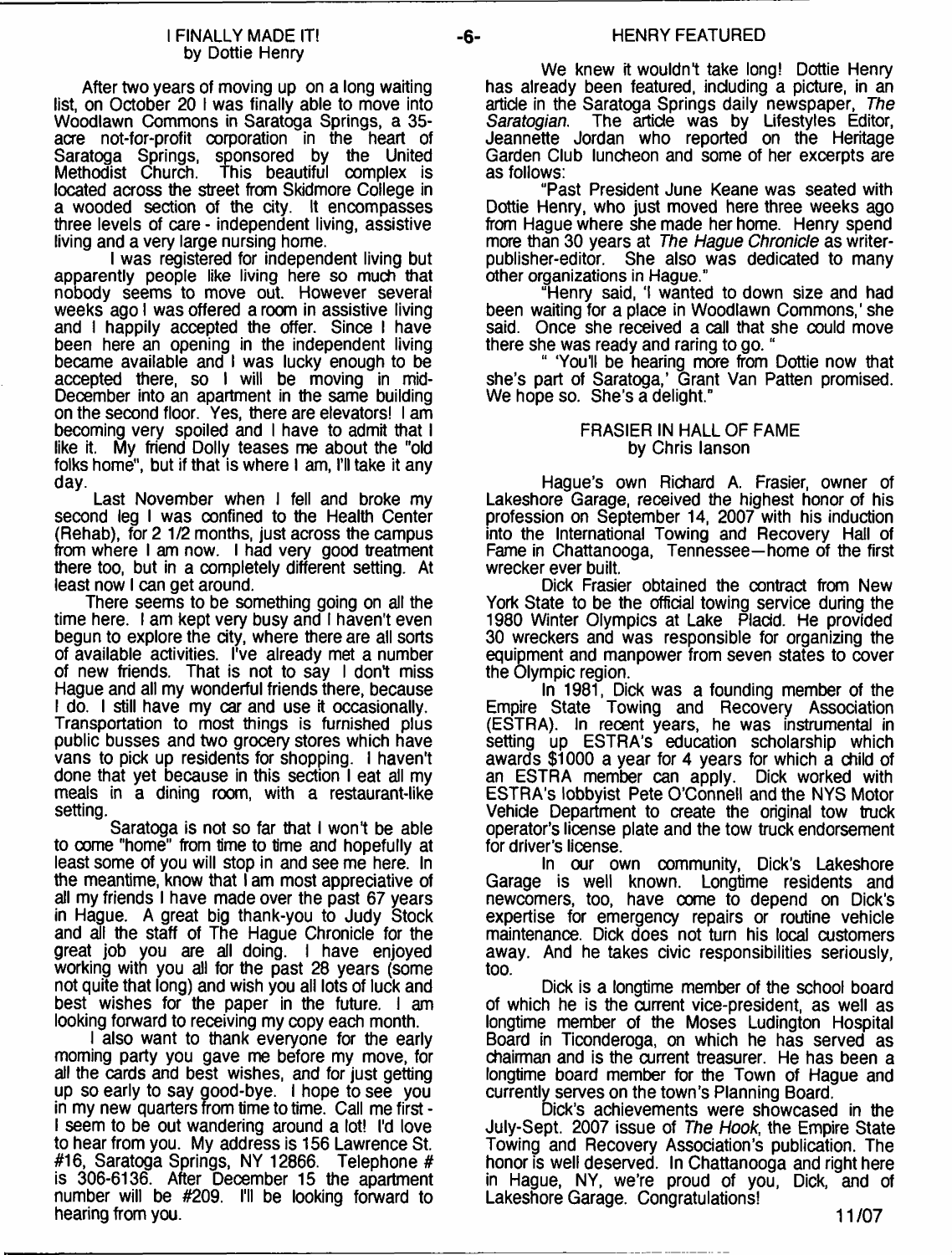# *~SOUb)VIbJGS~*

BORN: A son, Mason Andrew Leerkes, to Tony and Jessica (Frasier) Leerkes on September 19, 2007. Mason Andrew is the grandson of Dick and Edna Frasier, Hague.

BORN: A son, Willem Storrs Foster, to Jason & Kristin Foster of Gansevoort, NY on October 5, 2007. Willem is the grandson of Judy & Peter Foster of Hague and Kathy Richmond & Bob Roggow of Colorado. His greatgrandmother is Jeannette Foster, a former longtime resident of Silver Bay.

BORN: A girl, Ashling Grace, to Lisa (Henry) and Jon O'Driscoll, Atlanta, GA. on November 3, 2007. Ashling is the granddaughter of John and Nelly Henry, Puerto Rico and Gerry and Stewart Whitehead, Woodstock, GA and the great- granddaughter of Dottie Henry.

BORN: A boy, Joshua Tobias to Darcy and Stefan Kuenzel in Cape Coral, FL on November 7, 2007. Josh is the first grandson for Ginger Henry Kuenzel, Hague and Boston, MA and Andreas Kuenzel, Munich, Germany, following three granddaughters. He is also the first greatgrandson for Dottie Henry, after six great-granddaughters.

BORN: A girl, Layla Isabel, to Ashley Fuller of Ticonderoga on November 14, 2007. She is the granddaughter of Wendy Fuller, Ticonderoga and the great-granddaughter of Bertha Dunsmore, Hague.

ENGAGED: Ashley Abare, daughter of Bernadette Michalak, Hague and Michael Abare, Littleton, NH, to Joseph Barth, son of Gary Barth and Rosemary Barth of Hastings, NE. Ashley is a 2007 Cum Laude graduate of St. Lawrence with a BS in Computer Science. Joseph also has a BS degree in Computer Science from St. Lawrence.

İ

MARRIED: Megan Taylor and David Hawley on September 15, 2007 in Diamond Point, NY. Megan is the daughter of Judy and Greg Taylor of Hague and Winchester, MA and the granddaughter of Bert Ferguson, longtime summer resident of Hague. Meg and Dave reside in Kittery, ME.

DIED: Reverend Gary Bergh, 69, unexpectedly on October 13, 2007 in Syracuse, N.Y. Gary was a pastor with the United Methodist Church and a long term member of the Silver Bay Association. Gary and his wife, Linda were the first Coordinators of Brookside House at Silver Bay. In addition to his wife, Linda, of Syracuse, he is survived by his son David Bergh and wife, Nancy Young and children Eve and Drew Trombley of Hague, NY; his daughter Susan Bergh McNulty and husband Ryan and granddaughter Lily of South Glens Falls and his sister Nancy Tetz and husband Frank of Saratoga Springs, NY.

DIED: Martha Wallace Fitzgerald, 71, of Lakeshore Drive, Silver Bay on November 14, 2007. Marty was a 1955 graduate of Hague Central School and owner of the Northbrook Cottages in Silver Bay. She is survived by her husband of 51 years, Martin Fitzgerald and their children Debbie Manning, Hague Town Clerk, and her husband Mike and Martin Fitzgerald II and his wife, Heidi, all of Silver Bay. She is also survived by four grandchildren, Kaley and Karney Manning and Nicholas and Michael Fitzgerald.

CONGRATULATIONS: To Bruce Clark who shot a hole-in-one at the Ticonderoga Golf Course on October 21, 2007.

- **7**-

CONGRATULATIONS: To Ted Santaniello who has been appointed Assistant track coach at SUNY Plattsburgh. He will coach the sprint team (55m - 400m) relays and hurdles and is also working as supervising trainer at the college's fitness center.



#### T'AI CHI CLASSES

Mae Pagan has announced that a new session of fai chi classes is being held at the Hague Community Building. The five week session runs from 6:15 pm to 7:15 pm on Tuesday evenings. People can join at any time and sessions will be run throughout the year. Fa further information contact Mae at 543-6605.

#### AFTER SCHOOL PROGRAM

The students involved with the Ticonderoga Central School District 21st CCLC After School Program this fall had a<br>nice surprise in the first session. The nice surprise in the first session. students learned that they were able to go to the Silver Bay Association six times during the session.

Mr. Frank Fontana, Mr. Doug Sham, and the Silver Bay staff have worked diligently on creating programs for the fifth, sixth, seventh, and eighth graders who take advantage of the Silver Bay days. The students and staff have enjoyed canoeing, kayaking, team building activities, archery, and orienteering activities on the different days.

The After School Program usually runs from 2:50 to 5:05 p.m., Monday through Thursday, but on these special days the program runs until 6:30 p.m. The Silver Bay staff works with the Ticonderoga students for two hours at the Association. Throughout the year, the After School Program has the opportunity to go to the Adirondack Bowling Alley and the Moriah Central School pool, and of course, returning to Silver Bay.

... Bruce Tubbs, Middle School Principal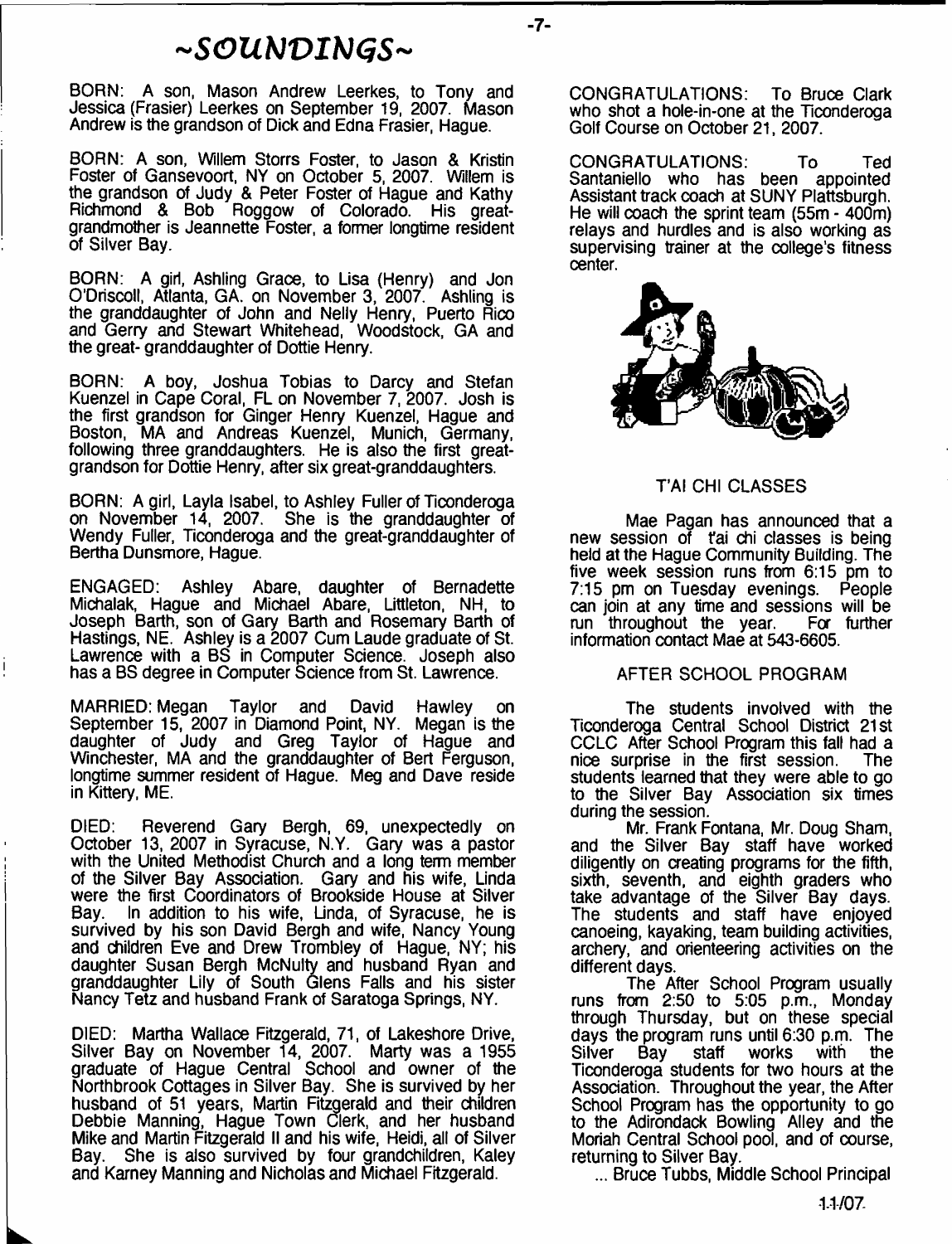- **8**-

Today's 4-H programs have youth working on cooperative research and community<br>development programs using GPS (global development programs using **development** programs using positioning systems) and GIS (geographic Nanobiotechnology, engineering and healthy lifestyle programs are all part of the modem educational programs 4-H is now teaching.

Warren County 4-H Development is also looking to expand its traditional agricultural programs such as the 4-H Horse program which is the fastest growing livestock program in New York. Another program which has been growing in members is the 4-H Shooting Sports program which reaches over three million youth nationwide.

4-H in Warren County, coordinated by Cornell University Cooperative Extension, is seeking new members (youth 5-19), dub leaders and volunteers to help assist with programs. There is no fee for youth to join the 4-H program at this time, though specific programs and clubs may have minimal fees.

If you or someone you know might be interested in joining or working with 4-H, please contact John Bowe at 668-4881, 623-3291 or email at [<jfb32@cornell.edu>](mailto:jfb32@cornell.edu).

#### PISTOL SAFETY PROGRAM

The Warren County 4-H Shooting Sports offers an Introduction to Air Pistol program. The program will focus on air pistol safety, proper handling and firing of air pistols, and improving shooting skills with air pistols. The program is open to youth 12-19 years of age. Parents or guardians are encouraged to attend.

The event is scheduled to occur on Wednesdays - November 29th, December 5th & 19th - from 7 pm until 9 pm. The range portion of the program will occur at a local indoor range built for air rifles/pistols and archery. All equipment will be provided by either the Warren County 4-H Shooting Sports program or the NYS 4-H Shooting Sports program.

At this time there is no fee for the program. However, all participants will be required to join the Warren County 4-H program, which at this time is free. Several required forms must be completed for youth to participate in the program and they will be sent when you pre-register for the dass. The dass size is limited so please register as soon as possible by calling 668-4881.

#### LOCAL BIRD COUNT

On Saturday, December 15, 2007 the Christmas Bird Count will be held in the Bolton Area. The count is a nationwide activity organized by the Audubon Society that uses "Volunteer Citizen Scientists" to gather information on bird numbers. You can be part of this effort by joining LGLC staff to observe birds in the Bolton/southern Lake George area. Observations are reviewed by a panel of regional experts and induded with the cumulative data made available to the public and researchers for review and scientific study. Please call 644-9673 for details. \$5 fee



#### LARTER ON LGLC BOARD

Judy Larter, Silver Bay summer resident, is rejoining LGLC's Board of Directors after holding an Advisory Board position since 2000. As a Dunstable, MA resident, she has worked for several decades to conserve land in the area, induding protection of family farmland in Dunstable and Chelmsford. "I am privileged to be a part of LGLC," said Judy, "It is more of a challenge than ever to protect the watershed of this lake we all love."

#### YOUR VOICE IN WASHINGTON

Congresswoman Kirsten Gillibrand has voted in favor of legislation which would keep the internet taxfree for another four years. The Internet Tax Freedom Act prohibits the ability to tax access to the internet.

Gillibrand has also voted for the Free Flow of Information Act of 2007 [H.R. 2102], a bipartisan bill that will support the freedom of the press by protecting their confidential sources. Passage of this bill is essential because there is not a clear standard in federal courts for recognizing a reporter's privilege of having confidential sources.

Congresswoman Kirsten Gillibrand passed a bipartisan amendment on the floor of the House of Representatives to ensure that businesses which knowingly hire illegal immigrants should not be eligible for federal contracts. The federal government provided over 8 million contracts last year worth.\$417 billion.The Gillibrand amendment was to the Small Business Contracting Program Improvements Act [H.R. 3867], which will help small businesses procure federal contracts.

Congresswoman Gillibrand, on a report on the rise in uninsured U.S. veterans: "I am appalled by the troubling information in this study. The men and women who have worn the uniform of the United States deserve better." Earlier this year, Gillibrand voted in favor of the largest increase in Veterans Affairs funding in history. However, Gillibrand has said that funding, "Is just a start  $-$  we need to do more." **At a set of the set of the set of the set of the set of the set of the set of the set of the set of the set of the set of the set of the set of the set of the set of the set of the set of the set of the**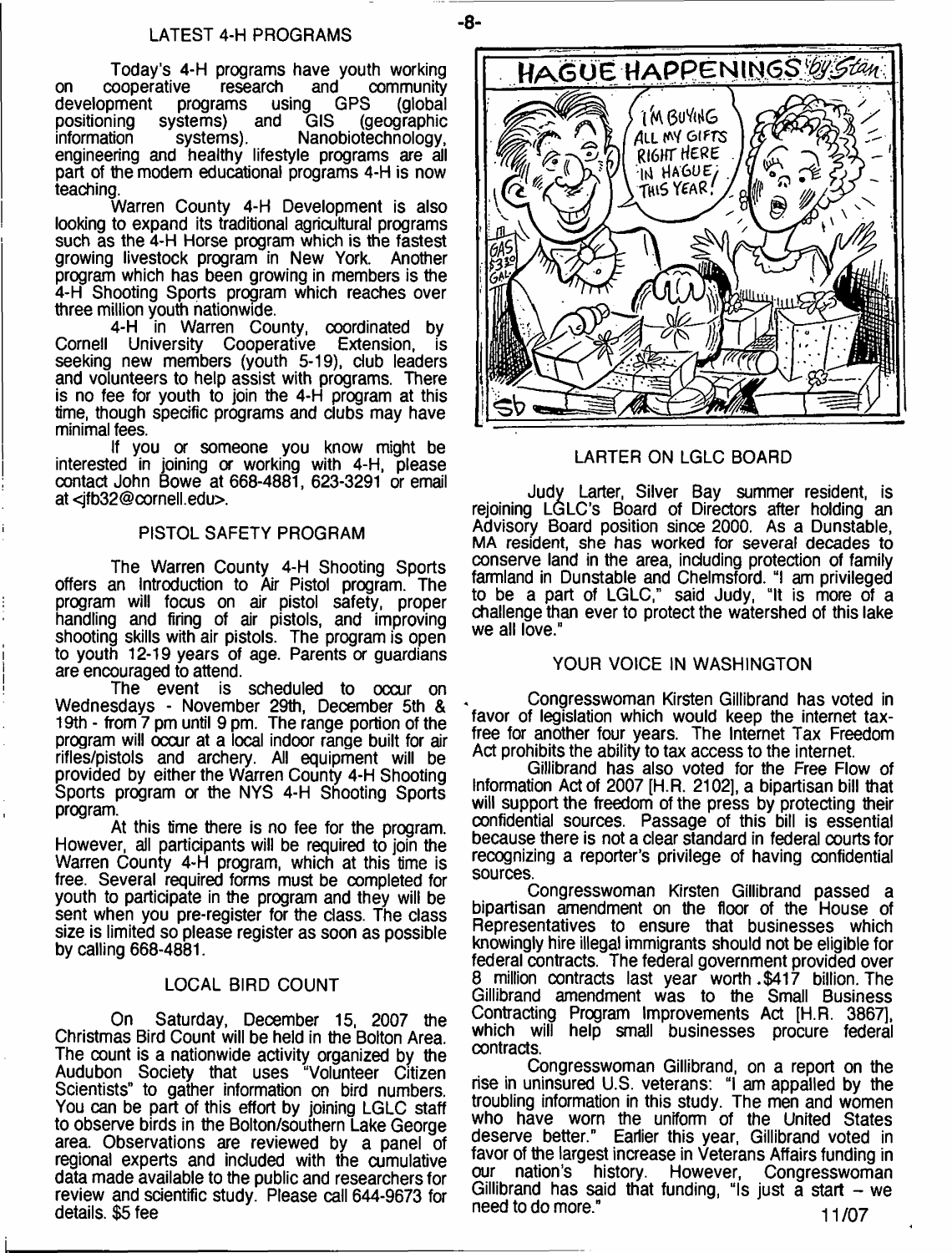# $\mathcal{N}$ ATURE NEWS

- **9**-

**by Nancy Wotton Scarzello** 

#### An Unexpected Visitor

Imagine driving home, late one autumn evening, when the car's headlights flash on a huge animal blocking the road. You slam on the brakes stopping just feet from the beast as it leisurely takes a few steps towards the woods. Fumbling for your camera, the creature pauses before moving off the road, and lingers long enough for a couple of quick photos for proof of the sighting. Jim and Sally Rypkema's recent encounter with a moose in Hague is no imaginary tale  $\sim$  I've seen the photo and heard the lively story firsthand  $\sim$  but it is unusual to see a moose *at all* in the Adirondacks, let alone right here in Hague.

The moose once roamed this area quite freely, but a cow (female moose) shot near Raquette Lake in 1861 is often cited as the last of the Adirondack's moose and they remained absent for over 100 years! Disappearing for a variety of reasons, the moose has only one primary predator  $\sim$ man. Moose are dependent upon wetlands and the early stages of successional vegetation created by beavers, so when trappers decimated the beaver population in the early 1800's, those habitats disappeared and the moose moved on. Hunting was the other major factor in their demise and the largest of our Adirondack mammals were soon eliminated altogether. Only as recently as 1980 have they made their way back, wandering into the park from Canada and Vermont, with only 15-20 animals accounted for by 1987. Their return is slow but increases steadily as they establish themselves by finding suitable habitats for feeding and reproducing. The cow that Jim and Sally saw was probably on the move since sightings in September through November usually reflect the typical searching pattern of adults seeking mates. At the current rate, there may be as many as 500 moose in the Adirondack Park in the very near future.

Moose are big. That's an understatement as males (bulls) can reach a maximum weight of 1400 lbs. although 800-1000 lbs is more likely for us to see. The females (cows) are significantly smaller at 600-700 lbs. Both sexes have long legs with their shoulders higher than the rump, a short neck and a short, stumpy tail. Both have a dense wooly grayish to blackish-brown undercoat and coarse, hollow guard hairs that form a 10-inch mane on the shoulders. Only the bulls bear the enormous palmate antlers that develop from the frontal bones of their skull each spring and then are shed in early winter. That's right, *every year* they grow a brand new pair of antlers.

The moose is an herbivore, using its flexible upper lip and tongue to browse the nitrogen rich tips of branches, twigs and foliage of shrubs and trees, and to graze herbaceous and aquatic plants, consuming 35-60 pounds per day. They prefer aquatic plants in summer and will often "ride down" saplings to reach the terminal buds or strip the bark from trees  $\sim$  favoring birches, maple, balsam fir, hemlock, cedar and alder. Their long legs and large

hooves make for easy travel through wetlands either by wading or swimming and also for traveling through deep snow and reaching higher branches in winter when other food is buried in snow.

Moose thrive in cold weather and have an intolerance of prolonged temperatures above 75 degrees Fahrenheit. With this in mind we welcome their return to this part of the North Country, yet we must be aware that the return may be short-lived with the threat of global warming and know that human impact may yet again drive the moose to colder climes. I'd like to think that we'll be sharing the park with them for a very long time.

*Nancy is the author of "Nature Through the* Seasons" a *compilation of Nature News essays from the Hague Chronicle. The book is available for a great holiday gift* - *in Hague at Juniper, the Hague Super Market and Silver Bay General Store; in Ti at Rathbun's and the Hancock House or contact Nancy directly at <forestbay®wcvt.com*> .

# **'vvEJi'rt-feR** *t/ o tIes*

# *fry Jo'Anne 'DeTranco*

#### Weather Notes: October 14- November 17

November is typically the cloudiest month of the year. In looking over the notes for the past 4 weeks, that is certainly the trend. The latter part of October was unseasonably warm, hitting a high of 78 degrees on October 19. WOW! The average daily temperature for October was 54 degrees, which is +20 degrees warmer<br>than usual. Most days were part sun/part clouds. Most days were part sun/part clouds. Since November arrived the temperatures have chilled down. The killing frost, which officially ends our growing season, occurred on November 7. There were several heavy rainstorms to wet down the soils and give the plants and trees a good amount of moisture going into the winter season. We are still under the usual amount of rain. Daylight savings time ended a week later than usual on November 4.

Oct. 14-19: Partly cloudy days with a warming trend reaching a high of 87 and humid on 10/19. Heavy rain came in by 6 pm and over 1" was in the rain gauge by morning.

Oct. 20 - 23: Warm days of 68-74 degrees before a completely rainy day on 10/27. It was still warm at 67 degrees.

Oct. 26 - 27: Heavy rains - about 1".

Oct. 28: Rains cleared out but very chilly and windy (42 degrees).

Nov. 6-14: Daytime temperatures in the 40's. Nighttime down to freezing.

Nov. 15 -16: We had steady rain all day. Higher elevations had some snow. High temperature only 37.

Better get the winter snow toys ready. We know it is on the way.



**11/07**